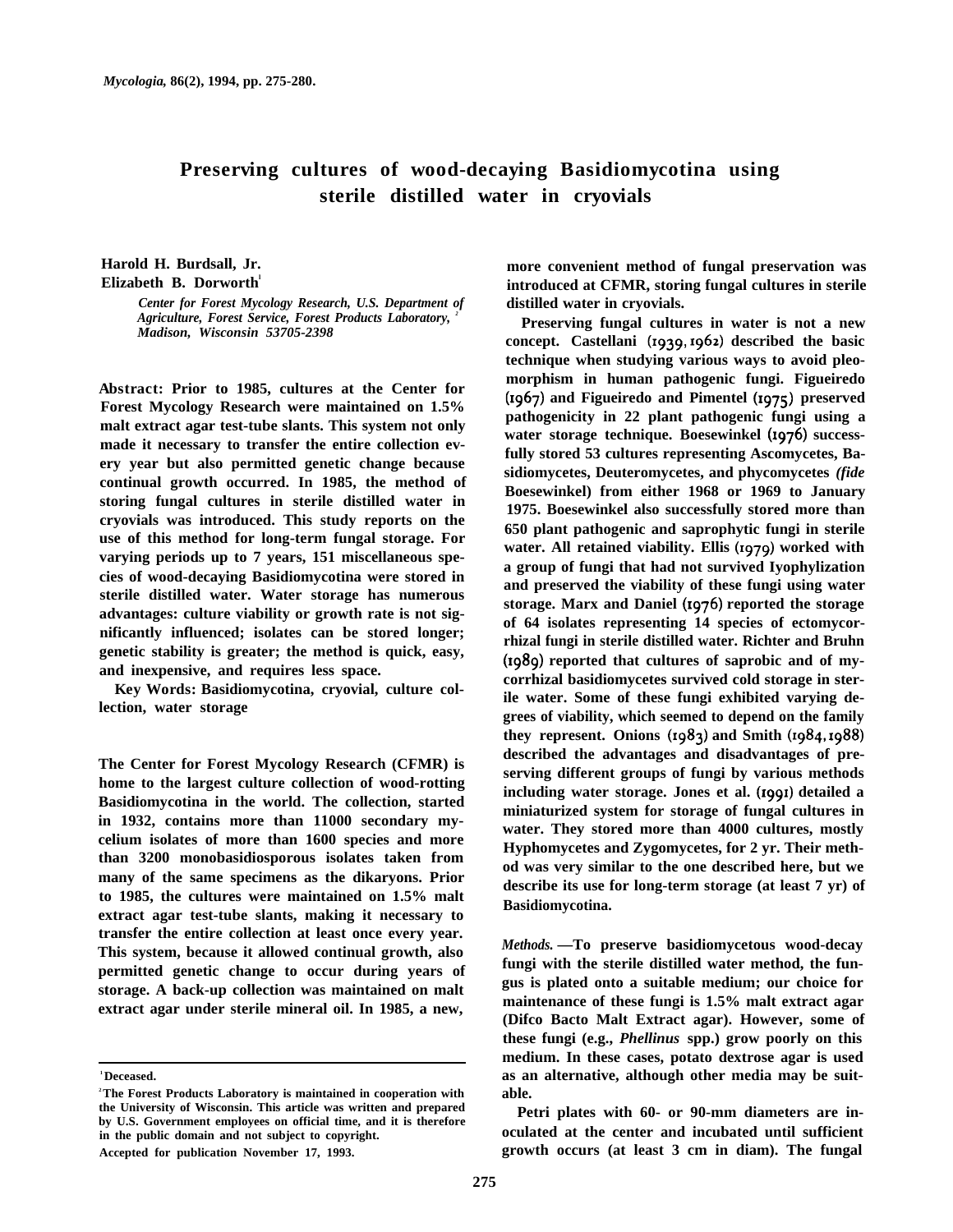

**FIGS. 1-5. Illustrated technique for transferring cultures for distilled water storage. 1. Cutting mycelium/agar plugs with sterile pipet. 2. Transferring mycelium/agar plugs with sterile pipet. 3. Placing mycelium/agar plugs into cryovial using sterile pipet. 4, Filling cryovial with sterile distilled water. 5. Filled and labelled cryovials ready for storage.**

**culture is cut with the blunt end of a 14-cm-long, disposable, sterilized pipet (FIG. 1), resulting in a 6-mm mycelial agar plug. These plugs are taken from the growing edge of the mycelial mat (FIG. 2) to ensure that young, actively growing hyphae become part of future cultures. Five or six plugs are transferred to a sterile 2-ml cryovial using the pointed end of the same pipet (FIGS. 2, 3). When the vial has been filled to slightly below the fill line, indicated on the vial, sterile distilled water is squeezed from a plastic bottle that has an elongated delivery tube (FIG. 4) until the fill line covering the plug is reached. The vial is capped and ready for storage. However, we usually allow the vials to set at room temperature for 7 days to observe any contamination. We recommend storing in a vertical position to prevent leakage. We keep each vial in**

**duplicate. Isolate information is recorded on each vial, including the field or collection number, the accession number, and the month and year of transfer (FIG. 5). The vials are plated in numerical order by the accession number, stored in boxes 12.7 by 12.7 by 5 cm (Revco Div., Revco Scientific, Inc., Asheville, North (Carolina3 ), divided into 100 vial-size compartments, and held at 5 C. Refrigeration may not be necessary.** Boesewinkel el (197 Smith <sup>th (198</sup> and Jones et al. <sup>II. (19)</sup> **have maintained isolates at room temperature. When a culture is required, the vial is opened using a sterile technique preferably in a laminar airflow hood. The**

**The use of trade or firm names in this publication is for reader information and does not imply endorsement by the U.S. Department of Agriculture of any product or service.**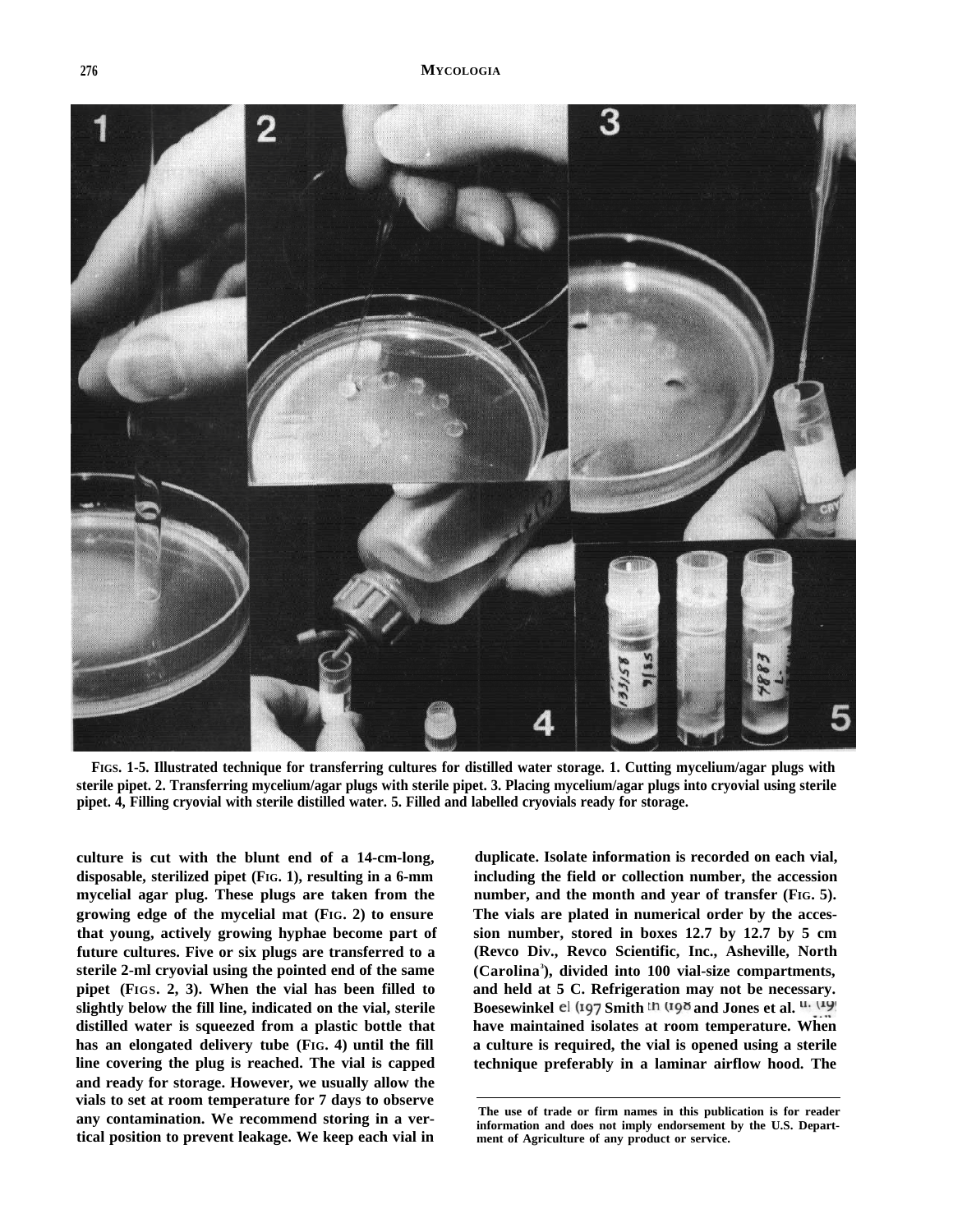|              | TABLE I. Growth rate of cultures of basidiomycetous wood-decay fungi before and after storage in sterile distilled water |  |  |  |  |  |
|--------------|--------------------------------------------------------------------------------------------------------------------------|--|--|--|--|--|
| in cryovials |                                                                                                                          |  |  |  |  |  |

|                                                 |                     | Length                   | Growth rate (mm)             |                           |  |
|-------------------------------------------------|---------------------|--------------------------|------------------------------|---------------------------|--|
| <b>Fungus</b>                                   | Accession<br>number | οf<br>storage<br>(years) | Prior to<br>water<br>storage | After<br>water<br>storage |  |
| Agrocybe praecox (Pers.: Fr.) Fayod             | 00058               | 6.5                      | $TR^2$ , 21                  |                           |  |
| Agrocybe sp.                                    | 00064               | 7.0                      | 12.30                        |                           |  |
| Amylocystis lapponica (Rom.) Bond. & Singer     | 00130               | 7.0                      | TR. 61                       | 13, 37                    |  |
| Anomoporia albolutescens (Rom.) Pouz.           | 00145               | 7.0                      | TR, 12                       | TR, 10                    |  |
| Anomoporia bombycina (Fr.) Pouz.                | 00151               | 7.0                      | TR, TR                       | TR, TR                    |  |
| Antrodia oleracea (Davids. & Lomb.) Ryv.        | 00281               | 7.0                      | 13, 43                       | 14, 63                    |  |
|                                                 | 00289               | 6.0                      | 41,88                        | 32, 72                    |  |
| Antrodia serialis (Fr.) Donk                    | 00305               | 7.0                      | 31,68                        | 14, 38                    |  |
|                                                 | 00312               | 7.0                      | 26, 64                       | 23, 63                    |  |
| Antrodia sinuosa (Fr.) P. Karst.                | 00261               | 7.0                      | 23, 34                       |                           |  |
| Antrodiella romellii (Donk) Niemala             | 00393               | 7.0                      | 28, 74                       | 22.73                     |  |
| Antrodiella semisupina (Berk. & Curt.) Ryv.     | 00418               | 7.0                      | 46, 88                       | 29,88                     |  |
|                                                 | 00429               | 7.0                      | 32,86                        | 21,63                     |  |
| Armillaria tabescens (Scop.: Fr.) Dennis et al. | 00517               | 7.0                      | 21,85                        |                           |  |
| Athelia galzinii (Bourd.) Donk                  | 00585               | 7.0                      | 48, 65                       |                           |  |
| Athelia munda (Jacks. & Deard.) M. P. Christ.   | 00587               | 7.0                      | 33, 59                       |                           |  |
| Auricularia mesenterica (L.: Fr.) Underw.       | 00707               | 7.0                      | 24, 55                       |                           |  |
| Bjerkandera fumosa (Pers.: Fr.) P. Karst.       | 00681               | 7.0                      | 42, 63                       | 28, 54                    |  |
| Bondarzewia berkeleyi (Fr.) Bond. & Singer      | 00696               | 7.0                      | 21,58                        | 32, 70                    |  |
|                                                 | 00701               | 7.0                      | 18,68                        | 32, 51                    |  |
| Boreostereum radiatum (Pk.) Parm.               | 00709               | 7.0                      | TR. 48                       | 33, 90                    |  |
| Cerrena unicolor (Bull.: Fr.) Murr.             | 00903               | 6.5                      | 57,90                        |                           |  |

**necessary plugs are transferred to the appropriate medium for fungal growth. The vial with the remaining plugs may be returned to storage.**

**Two-milliliter polypropylene screw cryovials, which are used for cryogenic storage in liquid nitrogen, were used for the water storage method. Each vial was complete with a teflon seal that restricted evaporation in the use proposed here. Several brands of vials were tested. All were found to be equally effective for use in this manner and can be ordered from many laboratory supply companies. To evaluate the effectiveness of this storage method, 151 vials, stored for different lengths of time, were randomly selected and plated onto 1.5% malt extract agar. The diameters of the fungus mats were measured and recorded after 1 and 2 wk incubation at 25 C.**

**Of the 151 isolates taken from water storage (after storage up to 7 yr), 94% were viable. For those isolates with previously recorded growth rates, the growth rates were not consistently affected by the distilled water storage method (TABLE I). For those for which previous information was not available, the growth rates were as expected (TABLE I). Thus, water storage did not have an obvious influence on culture viability or growth rate.**

**An unanticipated result of the water storage method**

**was that some of the cultures, usually polypores, that were plated after water storage, developed the ability to produce fruit bodies in culture within approximately 6 wk. Because fruiting is rare in transfers from agar-slant test-tube storage and more frequent in cultures revived from sterile distilled water storage, we believe that the fruiting is affected by this method of storage.**

**Conclusions. —The water storage technique has numerous advantages compared with agar-slant test-tube storage. One advantage is the length of time isolates can be stored without transfer (at least 7 yr), which reduces media volume and expensive labor costs. The length of storage, lack of frequent transfer, and the slow growth rate under water increase genetic stability. Another advantage is that fungi that cannot be stored through lyophylization (e.g., most wood-decay Basidiomycetes) or through liquid nitrogen methods can frequently be stored in sterile distilled water.**

**This method is quick, relatively easy, and inexpensive. Considerably less space is required to store these cultures compared with that for test-tube storage. Most contamination is easy to discern if the vials are observed at room temperature for at least 7 days before storing. Mites cannot enter the screw-capped vials.**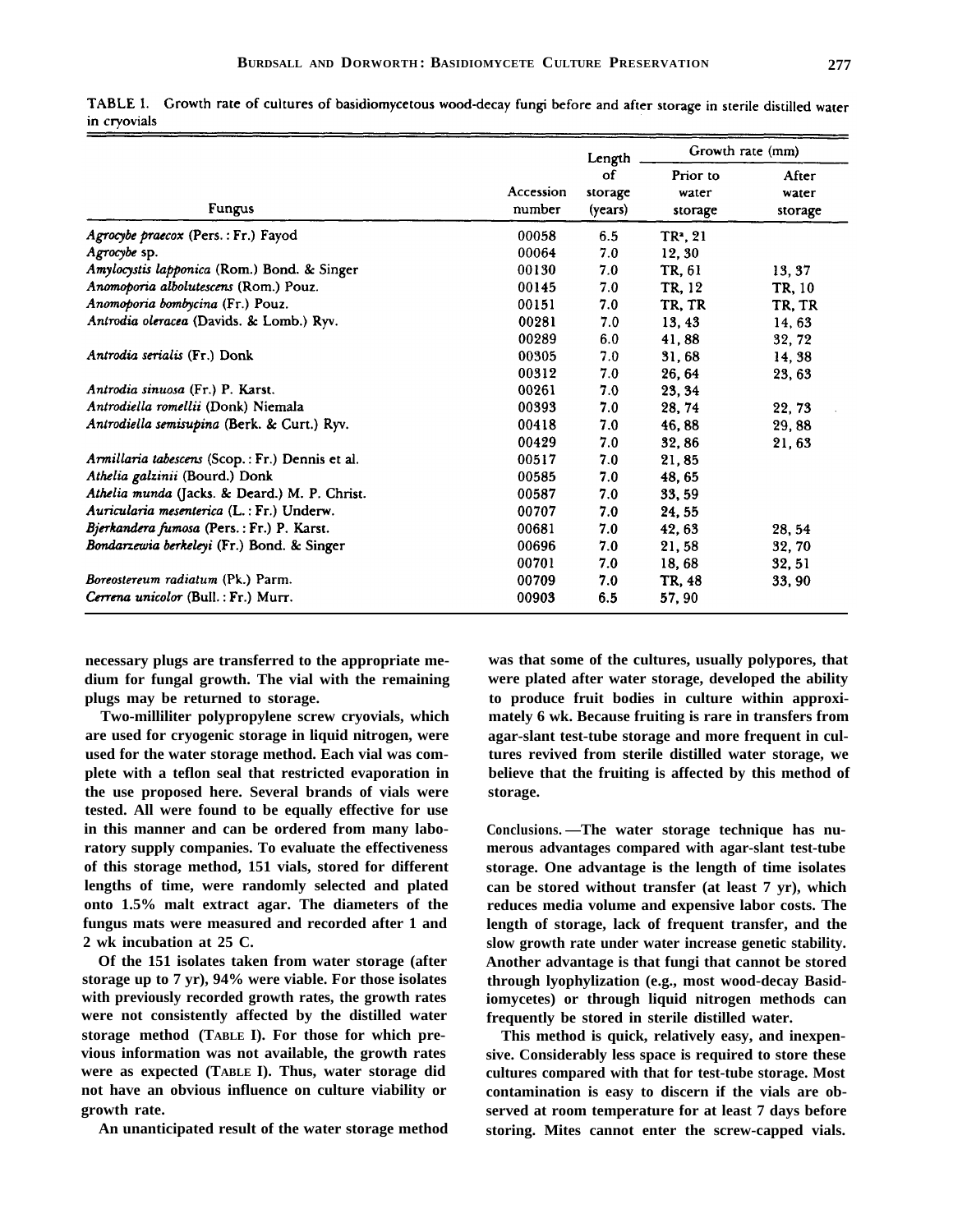## M YCOLGIA

|                                                                               |                | Length     | Growth rate (mm) |             |  |
|-------------------------------------------------------------------------------|----------------|------------|------------------|-------------|--|
|                                                                               |                | of         | Prior to         | After       |  |
|                                                                               | Accession      | storage    | water            | water       |  |
| Fungus                                                                        | number         | (years)    | storage          | storage     |  |
| Climacodon septentrionalis (Fr.: Fr.) P. Karst.                               | 00977          | 7.0        | 30, 64           | 23, 56      |  |
|                                                                               | 00979          | 7.0        | 20, 54           | 18,69       |  |
| Clitocybe nuda (Bull.: Fr.) Cke.                                              | 00999          | $6.5\,$    | 0, 0             |             |  |
| Corticium meridioroseum Boid. & Lanq.                                         | 03926          | 5.5        | 25, 46           |             |  |
| Gloeocystidiellum furfuraceum (Bres.) Donk                                    | 10110          | $5.5\,$    | 0, 0             |             |  |
| Grandinia arguta (Fr.) Jülich                                                 | 03812          | 6.5        | 15, 44           | 10, 36      |  |
|                                                                               | 03837          | 6.5        | TR, 19           |             |  |
| Grandinia crustosa (Pers.: Fr.) Fr.                                           | 03848          | 6.5        | TR, 18           |             |  |
|                                                                               | 03849          | 6.5        | TR, 24           | 0, TR       |  |
| Grandinia hastata (Litsch.) Jülich                                            | 03858          | 6.5        | TR, TR           | <b>CONT</b> |  |
| Grandinia nespori (Bres.) Cejp.<br>Grandinia spathulata (Schrad.: Fr.) Jülich | 03806<br>03872 | 6.5        | 0, 0<br>22, 57   |             |  |
|                                                                               | 03876          | 6.5<br>6.5 | 27, 77           | 21,58       |  |
| Helicogloea farinacea (Hoehn.) Rogers                                         | 10178          | 2.5        |                  | 12, 42      |  |
| Hericium abietis (Weir ex Hubert) K. Harrison                                 | 02717          | 6.5        | TR, 22           |             |  |
|                                                                               | 02720          | 2.0        | TR, 16           |             |  |
| Hericium coralloides (Scop.: Fr.) S. F. Gray                                  | 02805          | 4.5        | 7,54             |             |  |
|                                                                               | 02810          | 5.0        | 12, 21           | TR, 20      |  |
| Hyphoderma clavigerum (Bres.) Donk                                            | 03136          | 6.5        | TR, TR           |             |  |
| Hyphodontia sp.                                                               | 03432          | 4.0        | 8, 39            |             |  |
| Hypholoma capnoides (Fr.: Fr.) P. Kumm.                                       | 04430          | 5.5        | 19,53            |             |  |
| Hypholoma sp.                                                                 | 04449          | 5.5        | $51,90+$         |             |  |
| Inonotus dryadeus (Pers.: Fr.) Murr.                                          | 03555          | 5.0        | 20, 40           | 33, 62      |  |
| Junghuhnia luteoalba (P. Karst.) Ryv.                                         | 03752          | 6.5        | 19, 42           |             |  |
|                                                                               | 03757          | 6.5        | 12, 42           |             |  |
|                                                                               | 03772          | 5.5        | 19,51            |             |  |
| Laeticorticium roseum (Pers.: Fr.) Donk                                       | 03926          | 5.5        | 12, 28           |             |  |
|                                                                               | 03927          | 6.5        | 20               |             |  |
| Laetisaria arvalis Burds.                                                     | 03972          | 6.5        | 10,40            |             |  |
| Lentinellus omphaloides (Fr.) P. Karst.                                       | 04046          | 6.5        | 34,72            |             |  |
| Lentinellus ursinus (Fr.) Kühner                                              | 04067          | 6.5        | 32, 59           |             |  |
|                                                                               | 04070          | 6.0        |                  |             |  |
|                                                                               | 04071          | 6.5        | 10, 42           |             |  |
| Lentinellus vulpinus (Fr.) Kühner & Maire                                     | 04075          | 6.5        | $0-TR$           |             |  |
| Lentinus velutinus (Fr.) Kühner<br>Lopharia cinerascens (Schw.) Cunn.         | 04147<br>04157 | 6.5<br>6.5 | 43, 90<br>68,90  |             |  |
| Lyophyllum montanum A. H. Smith                                               | 04526          | 5.0        | 0, 0             | 19,58       |  |
| Marasmius oreades (Bolt.: Fr.) Fr.                                            | 04213          | 6.5        | 20, 30           |             |  |
| Merulius sp.                                                                  | 04315          | 6.5        | 30, 60           | 32, 64      |  |
| Microporellus obovatus (Jungh.) Ryv.                                          | 04341          | 6.5        | 34, 90           | 43, 90      |  |
| Mucronella aggregata Fr.                                                      | 04347          | 6.0        | TR               |             |  |
| Mycena leaiana (Berk.) Sacc.                                                  | 04365          | 6.5        | 14,46            |             |  |
|                                                                               | 04367          | 1.5        | 24, 65           |             |  |
| Mycena sp.                                                                    | 04383          | 6.5        | 0, 0             |             |  |
| Mycoacia uda (Fr.) Donk                                                       | 04401          | 6.5        | 66, 90           | 65, 90      |  |
|                                                                               | 04406          | 6.5        | 62, 90           | 64,86       |  |
| Mycoacia sp.                                                                  | 04420          | 5.5        | $66, 90+$        | 27, 53      |  |
| Neolentinus lepideus (Fr.: Fr.) Redhead & Ginns                               | 04058          | 6.5        | 34,88            |             |  |
| Nigroporus durus (Jungh.) Murr.                                               | 04454          | 6.5        | 20, 45           |             |  |
| Nivatogastrium nubigenum (Harkness) Singer & Smith                            | 04463          | 6.5        | 31, 63           |             |  |
| Omphalotus olearius (DC.: Fr.) Singer                                         | 04490          | 6.5        | 0, 18            |             |  |
| Oudemansiella radicata (Relh.: Fr.) Singer                                    | 04538          | 6.5        | 34, 89           | 28, 75      |  |

TABLE I. Growth rate of cultures of basidiomycetous wood-decay fungi before and after storage in sterile distilled water in cryovials (Continued)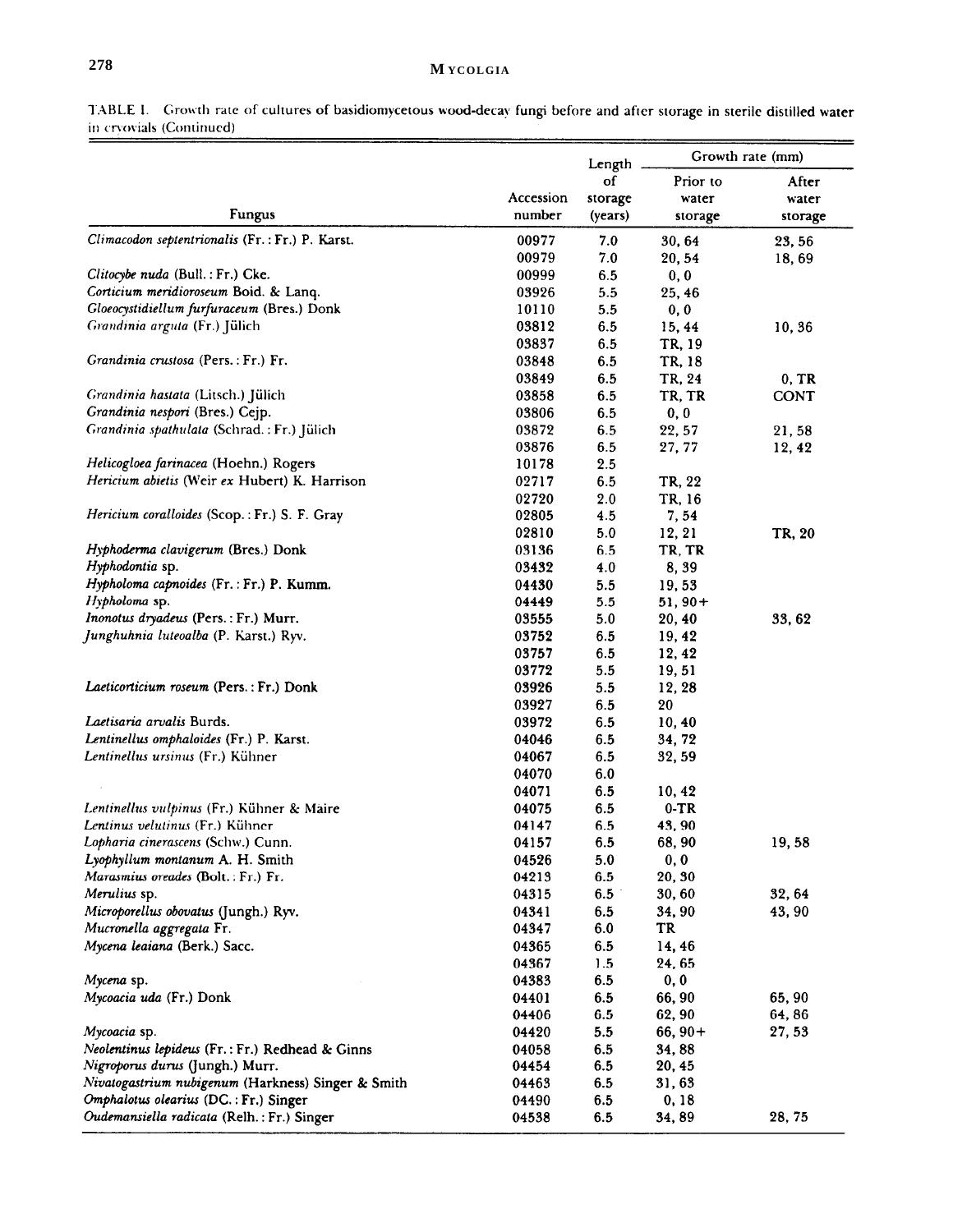|                                                       |                     |                                    | Growth rate (mm)             |                |  |
|-------------------------------------------------------|---------------------|------------------------------------|------------------------------|----------------|--|
| <b>Fungus</b>                                         | Accession<br>number | Length<br>of<br>storage<br>(years) | Prior to<br>water<br>storage | After<br>water |  |
| Oxyporus corticola (Fr.) Domans.                      | 04549               | 6.5                                |                              | storage        |  |
|                                                       | 04556               | 6.5                                | 37,89                        | 25, 60         |  |
|                                                       | 04558               | 6.5                                | 30, 80<br>43, 90             | 58, 65         |  |
| Oxyporus latemarginatus (Dur. & Mont.) Donk           | 04565               | 6.5                                | 32, 87                       | 90, 90         |  |
| Oxyporus populinus (Schum.: Fr.) Donk                 | 04598               | 6.5                                | 16,90                        | 27, 70         |  |
| Panellus stipticus (Bull.: Fr.) P. Karst.             | 04636               | 6.5                                | 28, 63                       | 20, 90         |  |
| Panus crinitus (L.: Fr.) Singer                       | 04646               | 6.5                                | 70, 90                       | 15, 47         |  |
| Panus fragilis (O. K. Miller)                         | 04649               | 6.5                                | 80, 90                       | 44,86          |  |
|                                                       | 04651               | 5.5                                | 84, 90                       | 69, 90         |  |
| Panus kauffmanii (A. H. Smith) Corner                 | 04869               | 6.5                                | 65, 90                       | 56, 90         |  |
| Panus lecomtei (Fr.) Corner                           | 04673               | 5.5                                | 47, 90                       |                |  |
|                                                       | 04672               | 5.5                                |                              |                |  |
| Panus levis Berk. & Curt.                             | 04688               | 6.5                                | 44,80                        |                |  |
| Panus strigosus Berk. & Curt.                         | 04693               | 6.5                                | TR, 27                       | 15, 29         |  |
| Paxillus atrotomentosus (Batsch: Fr.) Fr.             | 04709               | 6.9                                | 15, 23                       | 10, 23         |  |
| Peniophora aurantiaca (Bres.) v. Höhn & Litsch.       | 04728               |                                    | TR, TR                       |                |  |
| Peniophora cinerea (Fr.) Cke.                         | 04732               | 6.5                                | 46, 90                       | 54, 90         |  |
|                                                       | 04742               | 6.5                                | 55, 90                       | 30, 70         |  |
| Peniophora pithya (Pers.) J. Erikss.                  | 04772               | 1.0                                | 90, 90                       | 75, 90         |  |
| Peniophora pseudopini Weres. & Gibson                 |                     | 6.5                                | 59, 90                       | 68, 90         |  |
| Peniophora sp.                                        | 04787               | 1.5                                | 47, 90                       | 69,90          |  |
| Peniophora sp.                                        | 04838               | 6.5                                | 86, 90                       | 60, 74         |  |
| Peniophora sp.                                        | 04843               | 6.5                                | 30, 60                       | 47, 90         |  |
| Peniophora sp.                                        | 04853               | 6.5                                | 28,50                        | 50, 90         |  |
| Peniophora sp.                                        | 04860               | 6.5                                | 80, 90                       | 80, 90         |  |
| Peniophora sp.                                        | 04863               | 6.0                                | 73, 90                       |                |  |
| Peniophora sp.                                        | 04870               | 6.5                                | $90 +$                       | 42, 90         |  |
| Peniophora sp. C                                      | 04883               | 6.5                                | 74, 90                       | 23, 48         |  |
| Peniophora sp. E                                      | 04870               | 6.0                                | 42, 90                       |                |  |
| Peniophora violaceolivida (Sommerf.) Massee           | 04834               | 6.0                                | 80, 90                       |                |  |
| Perenniporia compacta (Overh.) Ryv. & Gilbn.          | 04825               | 6.5                                | 0, 0                         |                |  |
|                                                       | 04900               | 6.0                                | 40, 90                       |                |  |
|                                                       | 04905               | 6.0                                | 75, 90                       |                |  |
| Perenniporia ellisiana (F. W. Anderson) Ryv. & Gilbn. | 04914               | 6.0                                | 0, 0                         |                |  |
| Perenniporia fraxinea (Bull.: Fr.) Ryv.               | 04924               | 2.0                                | 56,90                        |                |  |
|                                                       | 04930               | 6.0                                | 44, 90                       |                |  |
| Perenniporia tenuis (Schw.) Ryv.                      | 05055               | 6.5                                | 30, 65                       | 0, 0           |  |
| Perenniporia tenuis var. pulchella                    | 05078               | 6.5                                | 32, 33                       | 35, 65         |  |
| (Schw.) Gilbn. & Ryv.                                 |                     |                                    |                              |                |  |
| Phaeolus schweinitzii (Fr.) Pat.                      | 05098               | 6.5                                | 70,90                        | 48, 90         |  |
|                                                       | 05095               | 6.5                                | 50, 90                       | 25, 90         |  |
|                                                       | 05099               | 6.5                                | 50, 90                       | 40, 90         |  |
| Phanerochaete chrysorhiza (Torr.) Bud. & Gilbn.       | 05153               | 6.0                                | 20, 43                       |                |  |
| Phanerochaete chrysosporium Burds.                    | 05171               | 2.0                                | 80, 90                       |                |  |
|                                                       | 05175               | 6.5                                | $90+, -$                     | 88, 90         |  |
|                                                       | 05175               | 7.0                                | $90+, -$                     |                |  |
| Phanerochaete ericina (Bourd.) Erikss. & Ryv.         | 05119               | 6.0                                | 0, 0                         | 85, 90         |  |
| Phanerochaete joseferreirae (Reid) Reid               | 10393               | 6.0                                | 40, 90                       |                |  |
| Phellinus arctostaphyli (Long) Niemala                | 05344               | 5.0                                | TR, 86                       | 43, 78         |  |
| Phellinus everhartii (Ell. & Gal.) Pilat              | 05432               | 6.0                                |                              |                |  |
| Phellinus ferrugineofuscus (P. Karst.) Bourd.         | 05459               | 1.5                                | 11, 40                       |                |  |
|                                                       | 05464               | 1.0                                | $0 - TR, 25$                 |                |  |
| Phellinus ferruginosus (Schrad.: Fr.) Pat.            | 05471               |                                    | 12, 42                       | 25, 57         |  |
|                                                       |                     | 5.5                                | TR, 19                       |                |  |

TABLE I. Growth rate of cultures of basidiomycetous wood-decay fungi before and after storage in sterile distilled water in cryovials (Continued) in cryovials (Continued)  $\overline{z}$